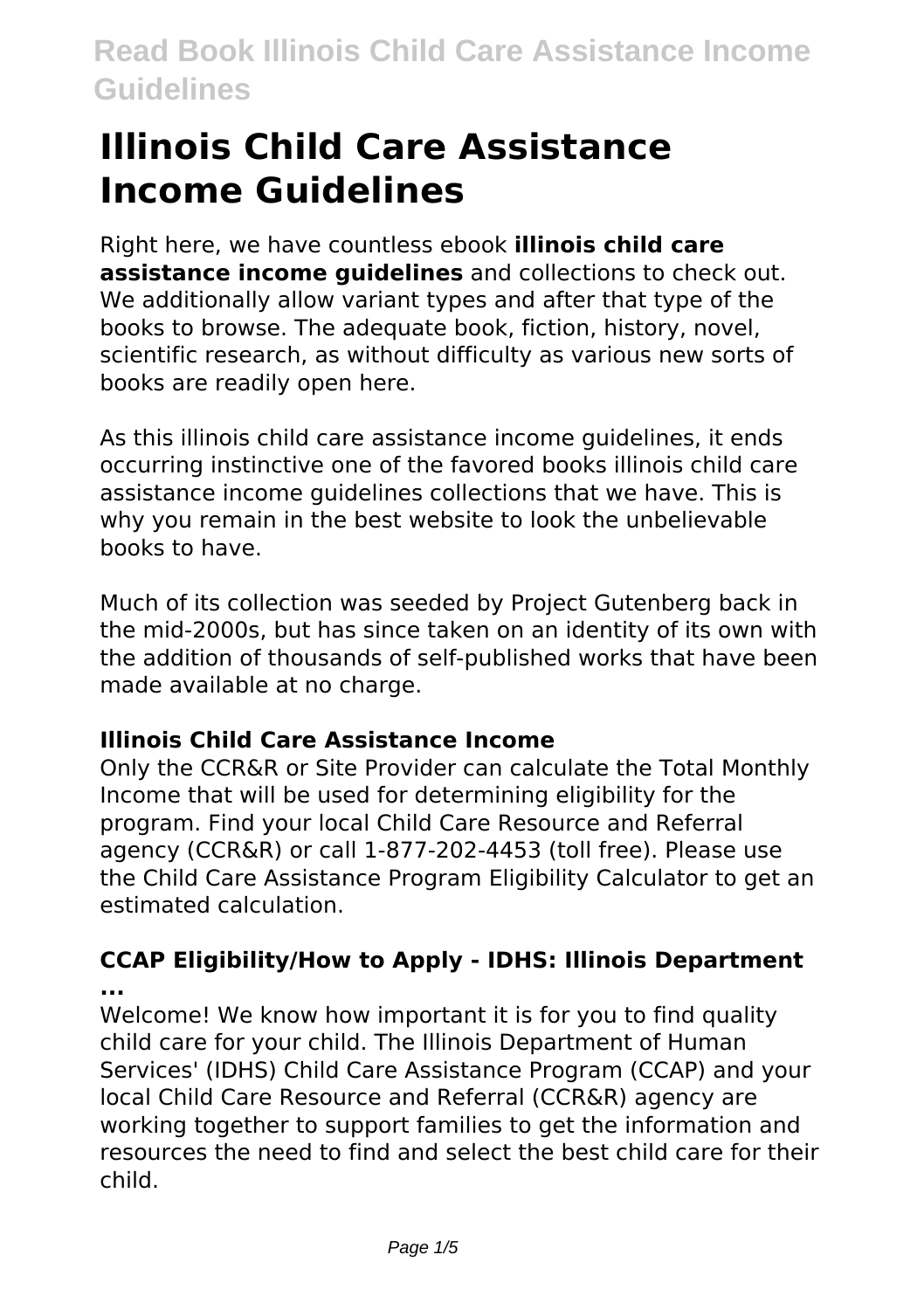#### **IDHS: Child Care Assistance Program (CCAP)**

Illinois Department of Human Services Grace B. Hou, Secretary. ... Monthly Gross Employment Income Monthly Child Support Received Monthly TANF Cash Assistance Amount ... Please select your county from the dropdown above to see your Child Care Resource and Referral Agency ...

#### **IDHS: Child Care Eligibility Calculator**

The Illinois Child Care Assistance Program makes it possible for families who qualify to receive financial assistance in paying for child care. Parents must meet the State of Illinois' income and family size guidelines. ATTENTION PARENTS: To help ensure the health and safety of children, the Illinois Department of Human Services (IDHS) is ...

#### **Paying for Child Care - Illinois Action for Children**

The Child Care Assistance Program (CCAP) provides low-income, working families with access to quality, affordable child care that allows them to continue working and contributes to the healthy, emotional and social development of the child. Families are required to cost-share on a sliding scale based on family size, income, and number of ...

#### **Child Care - Office of Early Childhood Development - Illinois**

Child Care Assistance Program (CCAP) 1-800-325-5516 - Option 2 The Child Care Assistance Program (CCAP) is funded by the Illinois Department of Human Services and assists low income parents with child care payments in the six counties of Champaign, Douglas, Macon, Piatt, Iroquois and Vermilion.

### **Child Care Resource Service | Illinois**

Child Support Guidelines-Income Shares The amended income shares child support guidelines model became effective on January 1, 2019, signed into law as Public Act 100-0923 on August 17, 2018. Technical Documentation: Illinois Schedule of Basic Obligations and Standardized Net Income Table (pdf)

#### **Income Shares - Illinois**

Search Child Care Manual; Section 01 - Eligibility Criteria – This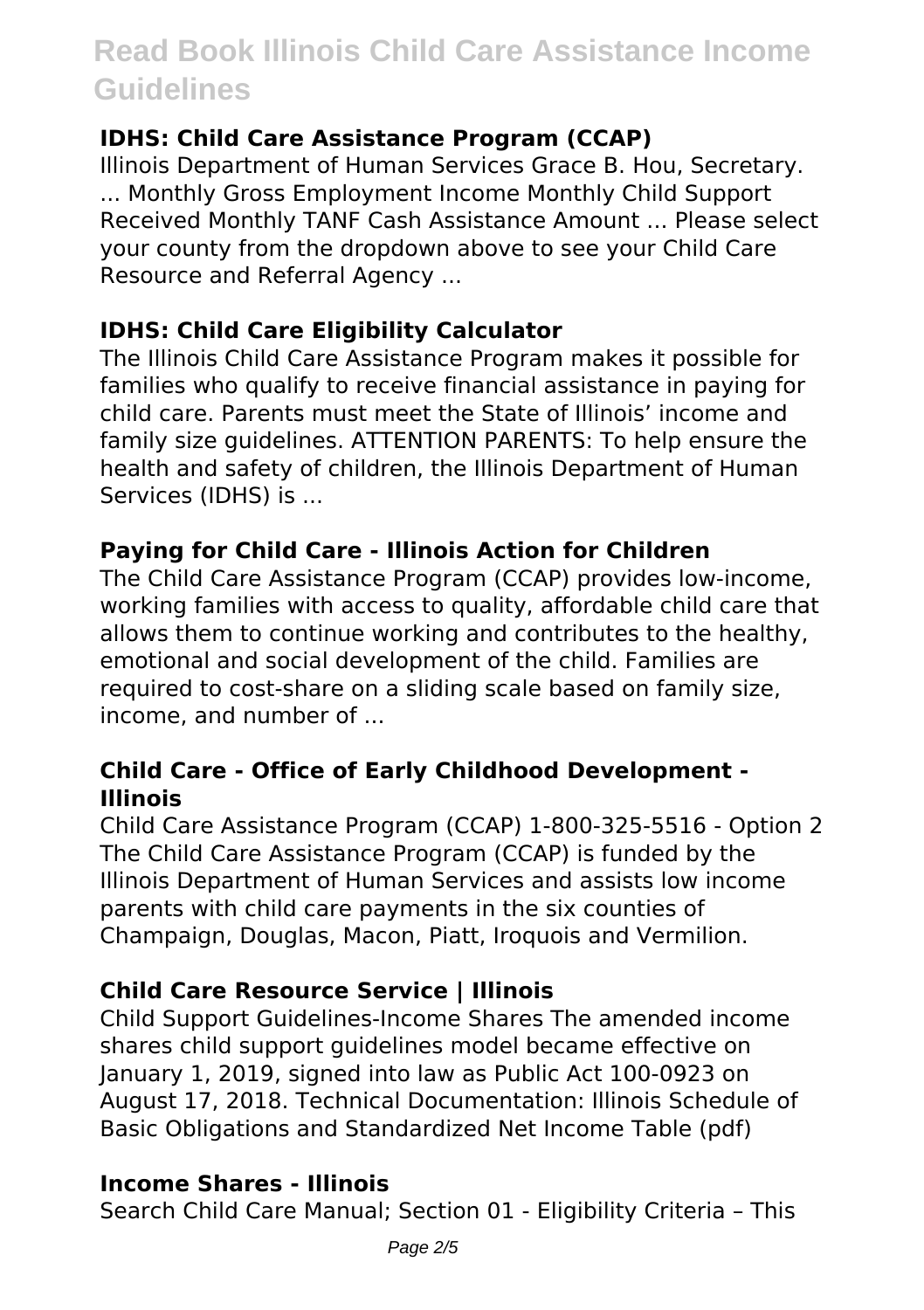Section contains eligibility Criteria for the Child Care Assistance Program. 01.01.01 - Residence – Reference: 89 Ill. Adm. Code, Chapter IV, §50.230; 01.01.02 - Family Composition – Reference: 89 Ill. Adm. Code, Chapter IV, §50.210; 01.01.03 - Citizenship Status of the Child

#### **IDHS: Child Care Assistance Program (CCAP) Policy Manual**

Parents who have been approved for child care benefits from the IDHS Child Care Assistance Program (CCAP) are required to help pay for the cost of their child care. You MUST make a payment, called the Parent Co-Payment, to your child care provider each month. The amount of your parent co-payment is shown on the Approval Notice.

**IDHS: Parent Co-Payment Rates - Illinois Department of ...**

The Illinois Department of Human Services partners with child care providers throughout Illinois to provide working families of low income with access to affordable, quality child care. IDHS also supports services for families looking for care including free referrals to child care providers and consumer education information.

### **IDHS: Child Care - Illinois Department of Human Services**

Child Care Assistance Program . Schedule a CCAP Appointment; Child Care Payment Updates ... CCAP Income Eligibility Restored › ... All Children, All Families (Virtual Event) › Visit IAFCs COVID-19 Resource Hub . Illinois Action for Children's New Logo and Tagline! This new logo and tagline communicate our unwavering commitment to ...

### **Child Care Assistance - Illinois Action for Children**

The Illinois Department of Human Services released new income guidelines this month to help more families qualify for its child care assistance program. If you're a single mother, you now qualify...

#### **More families can qualify for childcare assistance in Illinois**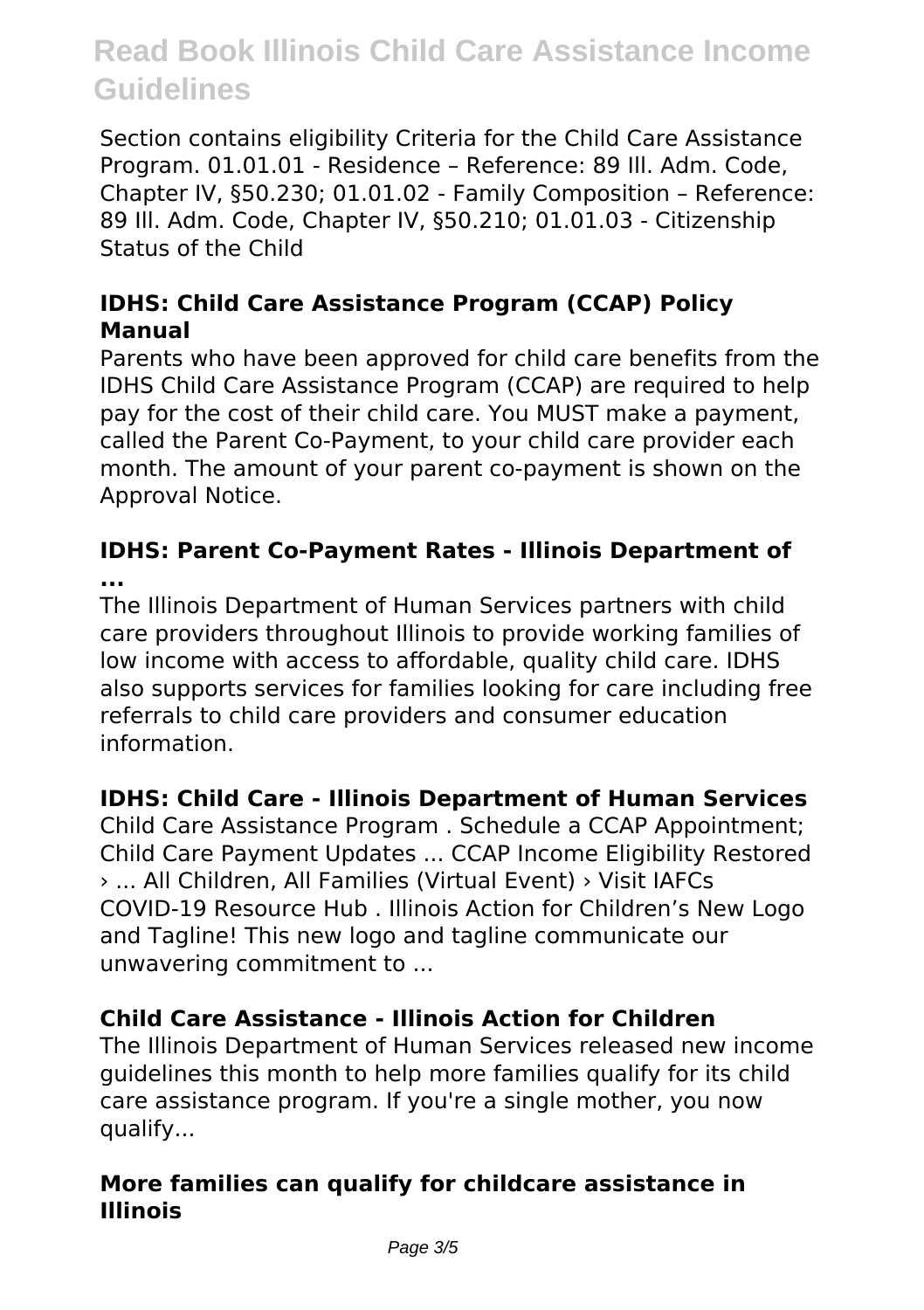To calculate the number of hours/days to approve, divide \$100 by \$8.25 (State minimum wage effective  $7/1/10$ ) = 12.12 hours. Depending on the parent's actual work/transportation schedule, the parent could be approved for either: 1 full and 1 part time day, 2 full and 1 part day, or 3 part days of care. Title.

### **CHILD CARE APPLICATION - Child Care Assistance**

Child Care Assistance Program . The State of Illinois has one of the best subsidized child care programs in the country. Eligibility guidelines are based on criteria such as income, family size, etc. Parents are required to make a monthly co-payment to the provider to help in the cost of care.

#### **ccrrn.com - Child Care Assistance Program**

Child care subsidies (also called vouchers and fee assistance): Each state receives funds from the federal government for a state-run child care subsidy program. These programs help lowincome families pay for child care so they can work or attend school.

### **Get Help Paying For Child Care | Childcare.gov**

To qualify for the Illinois Department of Human Services Child Care Assistance program: Use the Eligibility Calculator to see if you are eligible for child care assistance. Find a child care provider who will be willing to accept the child care assistance funding. If you would like a list of providers in your area please call us at (630)790-6600.

#### **Child Care Assistance Program - YWCA Metropolitan Chicago**

CCAP is a child care subsidy program for income-eligible families with children under the age of 13. Currently, Illinois has the 8 thmost expensive infant and toddler care in the nation. (Illinois Risk & Reach Report, 2019) The updates include: Decreased Family Co-Payments; Parent co-pays will decrease to no more than 9 percent of a family's gross income, down 2.38 percent from previous years. That means for a family of 3 with a monthly income of \$3,023-\$3,200 the monthly co-pay would ...

### **Child Care Assistance Program Policy Updates – Good**